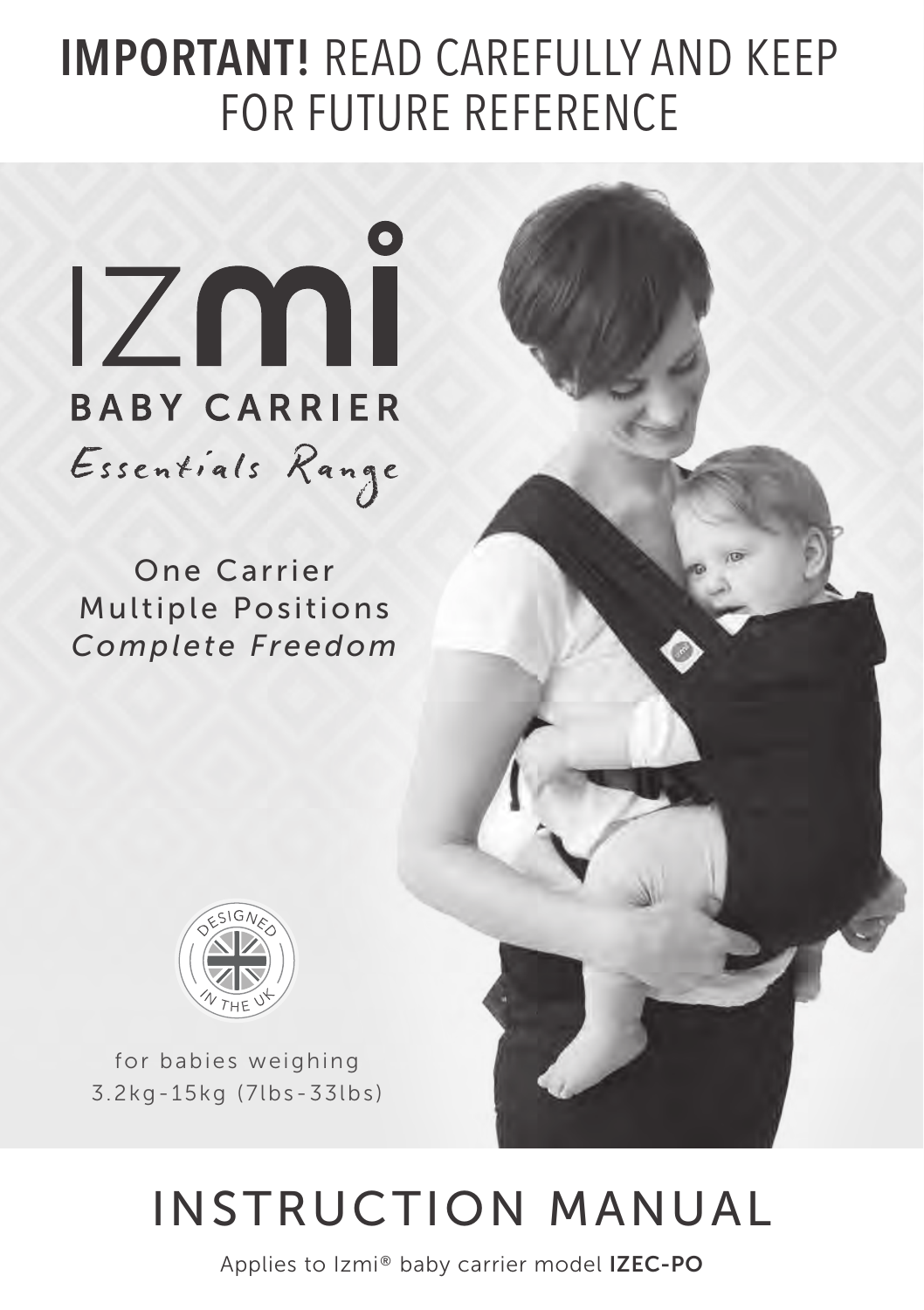# Your Izmi® Essentials Baby Carrier

### All the simplicity and intimacy of a wrap with the ergonomic support and comfort of a soft structured carrier.

Important Information: Please read this instruction manual carefully before you use your Izmi® baby carrier. More information, advice and videos can be found on our website www.izmibaby.co.uk

This carrier is suitable for use with babies from newborn (3.2kg/7lbs) to toddler (15kg/33lbs). The width and height of the carrier seat can be adjusted as needed to ensure a good fit at all stages.

### To Ensure Your Baby's Safety:

- Always follow the guidelines for safe carrying (see pages 6-8 for further information).
- When using the carrier continue to monitor your child at all times.
- $\bullet$  Be aware of hazards around you whilst using the baby carrier; avoid heat sources, hot drinks and unsafe environments.
- Stop using the carrier if any parts are missing or damaged.
- For low birthweight babies and children with medical conditions, seek advice from a health professional before using the product.

### WARNING! When using your Izmi® baby carrier:

- Your balance may be adversely affected by your movement and that of your child.
- Take care when bending or leaning forward or sideways.
- This carrier is not suitable for use during sporting activities.

Izmi® baby carriers are tested to Safety Standard EN13209:2-2015. Product Warranty and Registration: Register your Izmi® baby carrier online at www.izmibaby.co.uk

# Contents

| Izmi® Features & Parts                   |  |
|------------------------------------------|--|
| <b>Getting Started</b>                   |  |
| Front Carry                              |  |
| <b>Front Facing Carry</b>                |  |
| Side Carry __                            |  |
| Safety & Positioning                     |  |
| Using Your Carrier In Special Situations |  |

# Izmi® Features & Parts

### **1** Shoulder Straps can be spread wide for optimum weight distribution

- 2 Headrest for added comfort & support
- Waistband 3 with hidden seat adjustment system
- **4** Dual Adjustable **Buckles** for securing the

shoulder straps

**5** Poppers for securing the headrest

**6** Ergonomic Adjustable Width Seat

# Getting Started...

Izmi® baby carriers are incredibly adjustable to fit babies and parents of almost every shape and size. A good fit for parent and baby will ensure the best support and comfort while using your Izmi® baby carrier.

1

For further support please visit our website www.izmibaby.co.uk

### 1. Adjusting the seat width:

Lay the carrier flat and face down. Open the hidden pocket in the waistband to reveal the hook-loop width adjustment system. Position the tabs of the carrier seat to fit your baby's size. Be sure to insert the tabs fully into the waistband. Close the pocket and press firmly to secure.

### 2. Adjusting the shoulder straps:

Izmi® baby carriers can be worn with the shoulder straps sitting on top of your shoulders, or with the fabric spread out over your shoulders to distribute the weight more widely.



6

3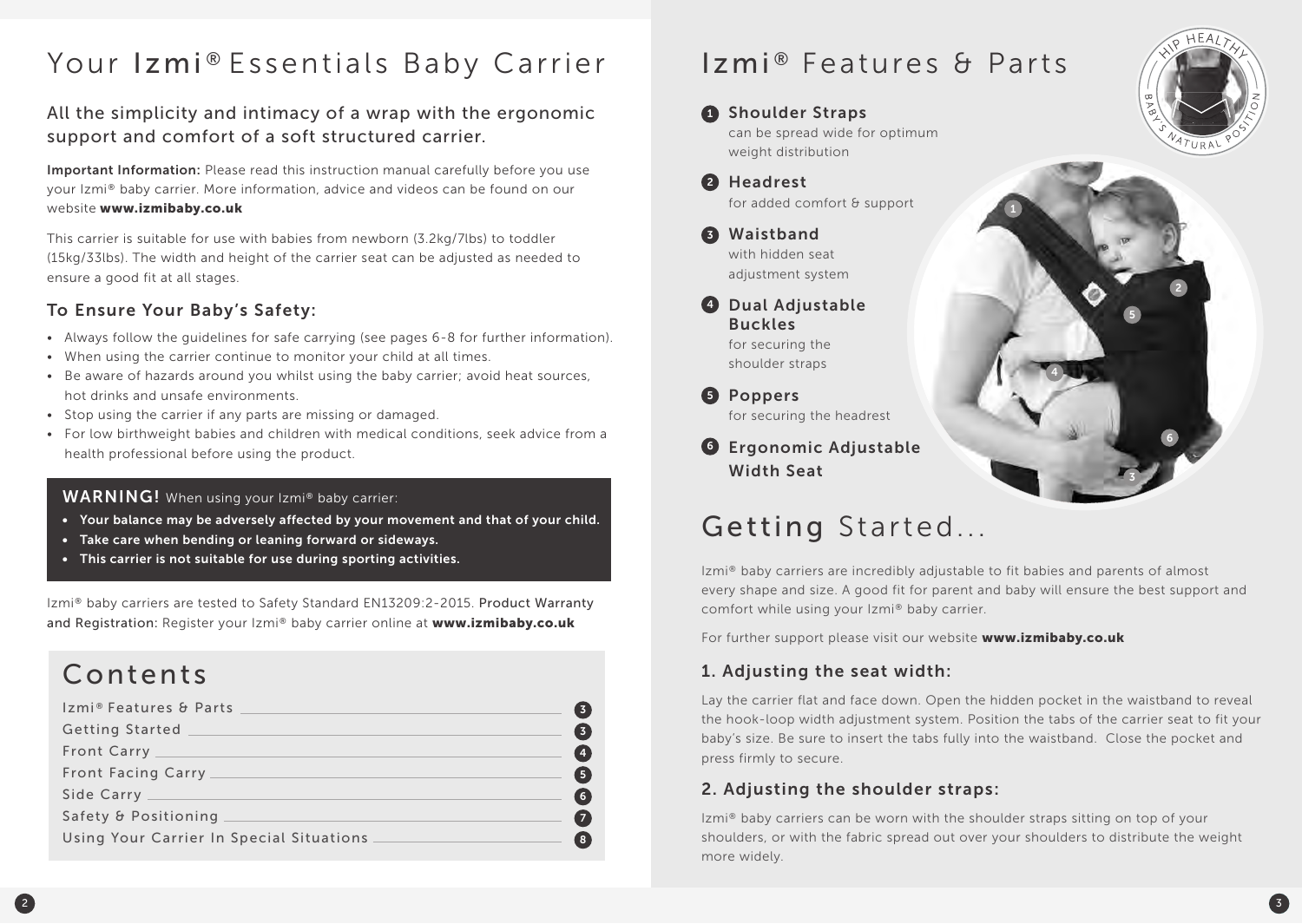

### Suitable from newborn (3.2kg/ 7lbs) to toddler (15kg/33lbs).

- Always adjust seat width to fit your baby before you start.
- Keep at least one hand supporting your baby at all times until the carrier is fully secured.
- $\bullet$  For babies 0-4 months and when additional head support is needed: Open the carrier headrest up and secure it in place using 1 or 2 of the poppers located on the shoulder straps to stabilise your baby's head.



 $\bullet$ 



### To safely remove your Izmi® baby carrier:

Reverse this process, ensuring that you keep your baby held securely against you with at least one hand at all times.

# Front Carry Suitable from newborn (3.2kg/ Front Facing Carry



### Suitable for babies with full head and neck control (4m+).

- Adjust seat width to the narrowest setting.
- Keep at least one hand supporting your baby at all times until the carrier is fully secured.

CAUTION! For optimum support and comfort do not use this position for extended periods. Always turn baby to face you for sleeping.





Follow Steps 4-8 of Front Carry (page 4) to fasten the shoulder straps.

Ensure all straps are fully tightened to hold your baby securely.



For babies 4+ months (full head control): Carrier straps should pass over your baby's arms (image 6).

# $\bullet$

For babies 6+ months (sitting unaided): Carrier straps may also pass under your baby's arms (image 9).



### To safely remove your Izmi® baby carrier:

Reverse this process, ensuring that you keep your baby held securely against you with at least one hand at all times.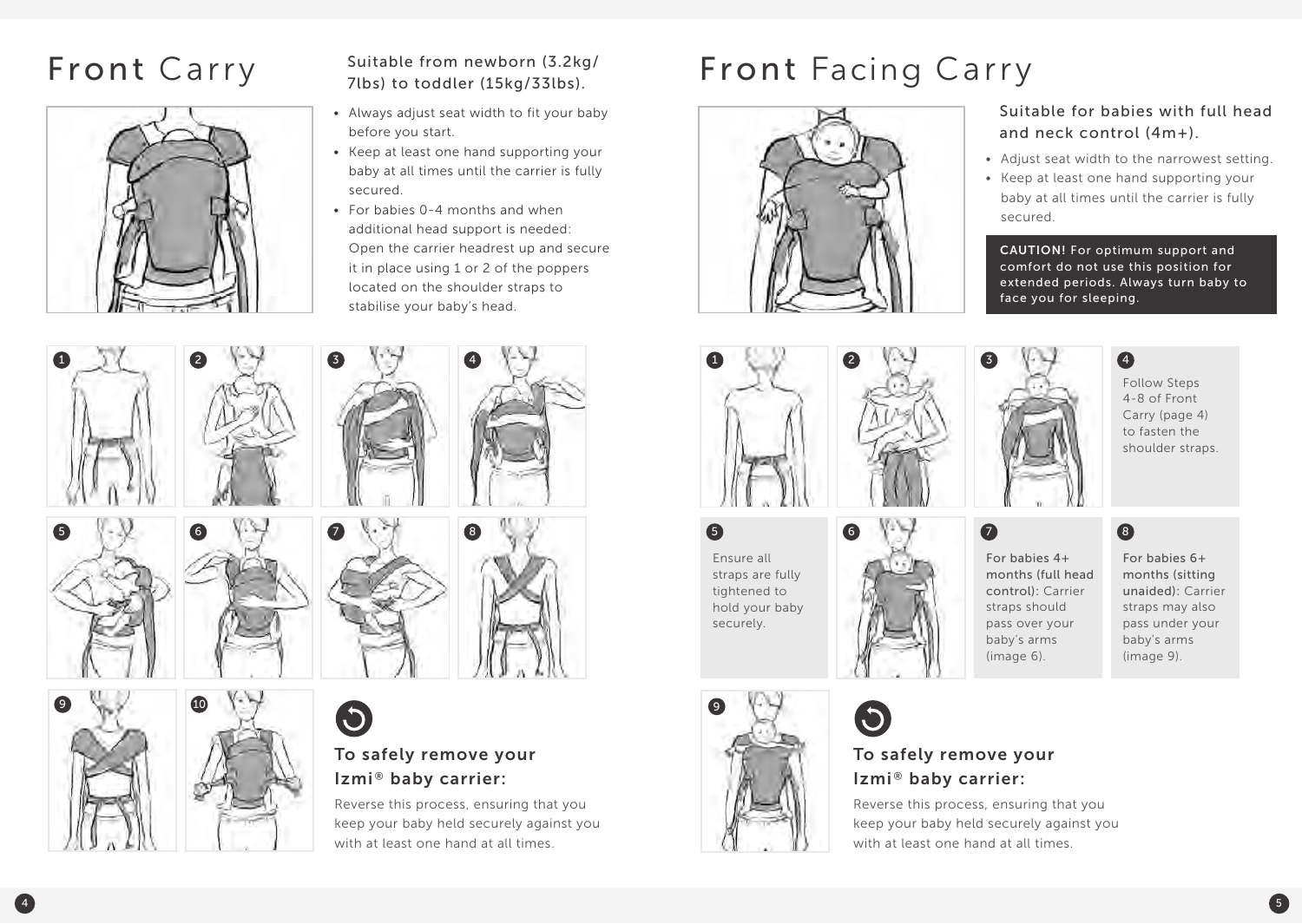# Side Carry



Suitable for babies with full head and neck control (4m+).

- Adjust seat width to fit your baby before you start.
- The side carry may be positioned on the left or right hip.
- Keep at least one hand supporting your baby at all times until the carrier is fully secured.







### To safely remove your Izmi® baby carrier:

Reverse this process, ensuring that you keep your baby held securely against you with at least one hand at all times.

# Safety & Positioning for all carrier positions

Important Information: Please read this instruction manual carefully before you use your Izmi® baby carrier. More information, advice and videos can be found on our website www.izmibaby.co.uk

To ensure the safety of a baby in a sling or carrier, always check that the baby's:

- $\checkmark$  Airways are protected and unobstructed
- $\checkmark$  Head is supported
- $\checkmark$  Spine is supported

### Airways:

- $\checkmark$  No fabric covering face
- $\checkmark$  Face and nose visible at all times
- $\checkmark$  Chin is not pressing into their chest

Head:

- $\checkmark$  Head supported in line with spine  $\checkmark$  Head remains stable as you move around
- $\checkmark$  Give additional head support as needed for sleeping

### Spine:

- $\checkmark$  Support the spine to prevent your baby from slumping and to give you a snug comfortable fit
- $\checkmark$  Baby's spine should be supported by the carrier according to their developmental stage:

From newborn: Fully supported to the very top of their neck.

By around 4-5 months (baby can stabilise head while awake): Supported to the top of their back, level with their shoulders.

By around 7-9 months (baby can sit unaided): Supported up to their armpits (higher if preferred).

Good positioning of your baby in your Izmi® baby carrier will make it easier and more comfortable to use. Ensure that all straps are tightened to support your baby's weight snug and secure against your body. If your baby can lean away from you or is held too low then carrying will quickly become tiring and uncomfortable. Be aware that all babies are different, and react differently when carried in different positions.

### Carrying Height:

For your baby's safety, carry your baby so that you can easily kiss their head. A good guide is to position your baby at the height that you naturally hold them in your arms. This will help ensure that your baby's weight is supported with minimum strain and maximum support.

6 ) that is a set of the set of the set of the set of the set of the set of the set of the set of the set of the set of the set of the set of the set of the set of the set of the set of the set of the set of the set of th